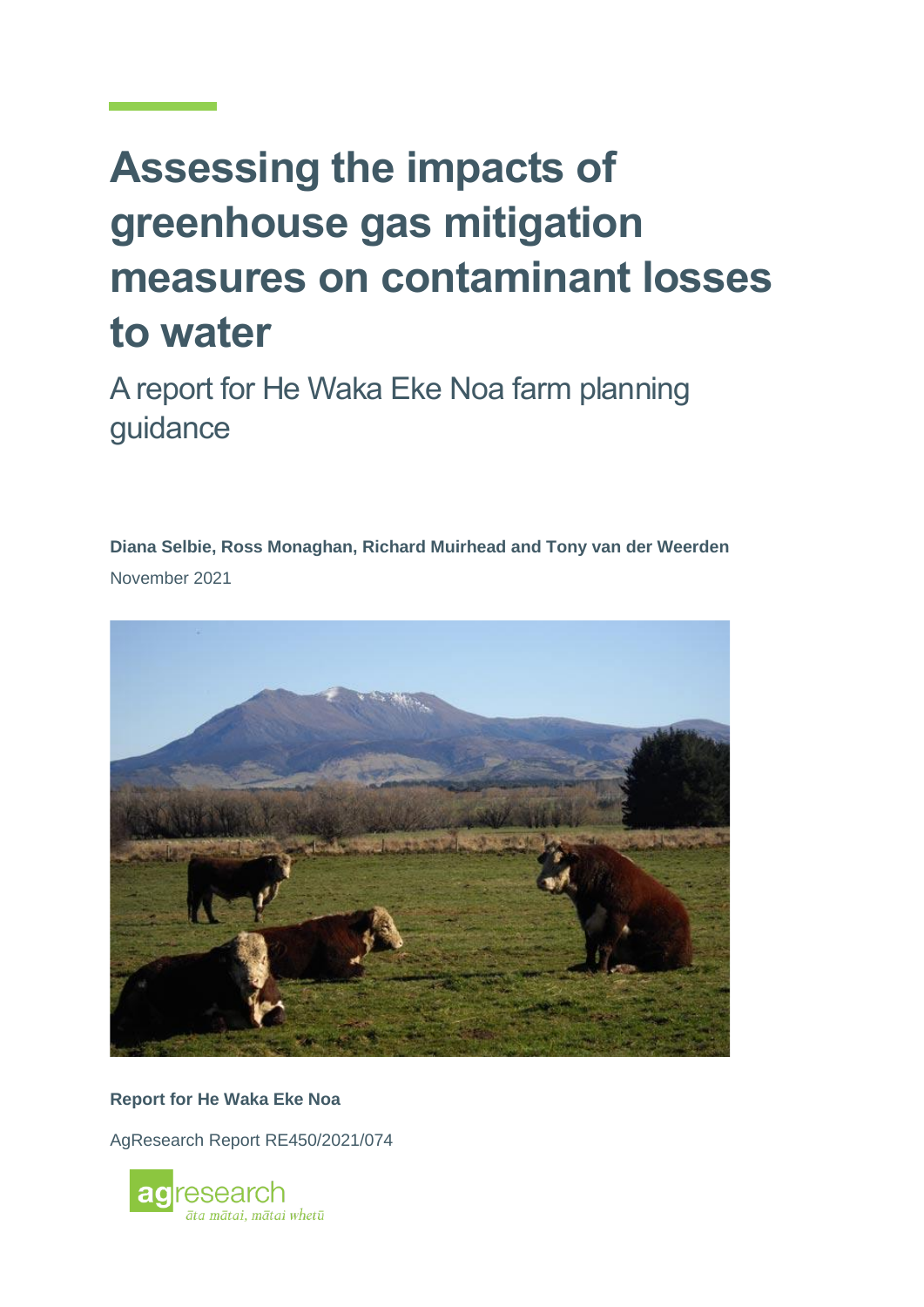This report has been prepared for He Waka Eke Noa, and is confidential to He Waka Eke Noa and AgResearch Ltd. No part of this report may be copied, used, modified or disclosed by any means without their consent.

Every effort has been made to ensure this Report is accurate. However scientific research and development can involve extrapolation and interpretation of uncertain data and can produce uncertain results. Neither AgResearch Ltd nor any person involved in this Report shall be responsible for any error or omission in this Report or for any use of or reliance on this Report unless specifically agreed otherwise in writing. To the extent permitted by law, AgResearch Ltd excludes all liability in relation to this Report, whether under contract, tort (including negligence), equity, legislation or otherwise unless specifically agreed otherwise in writing.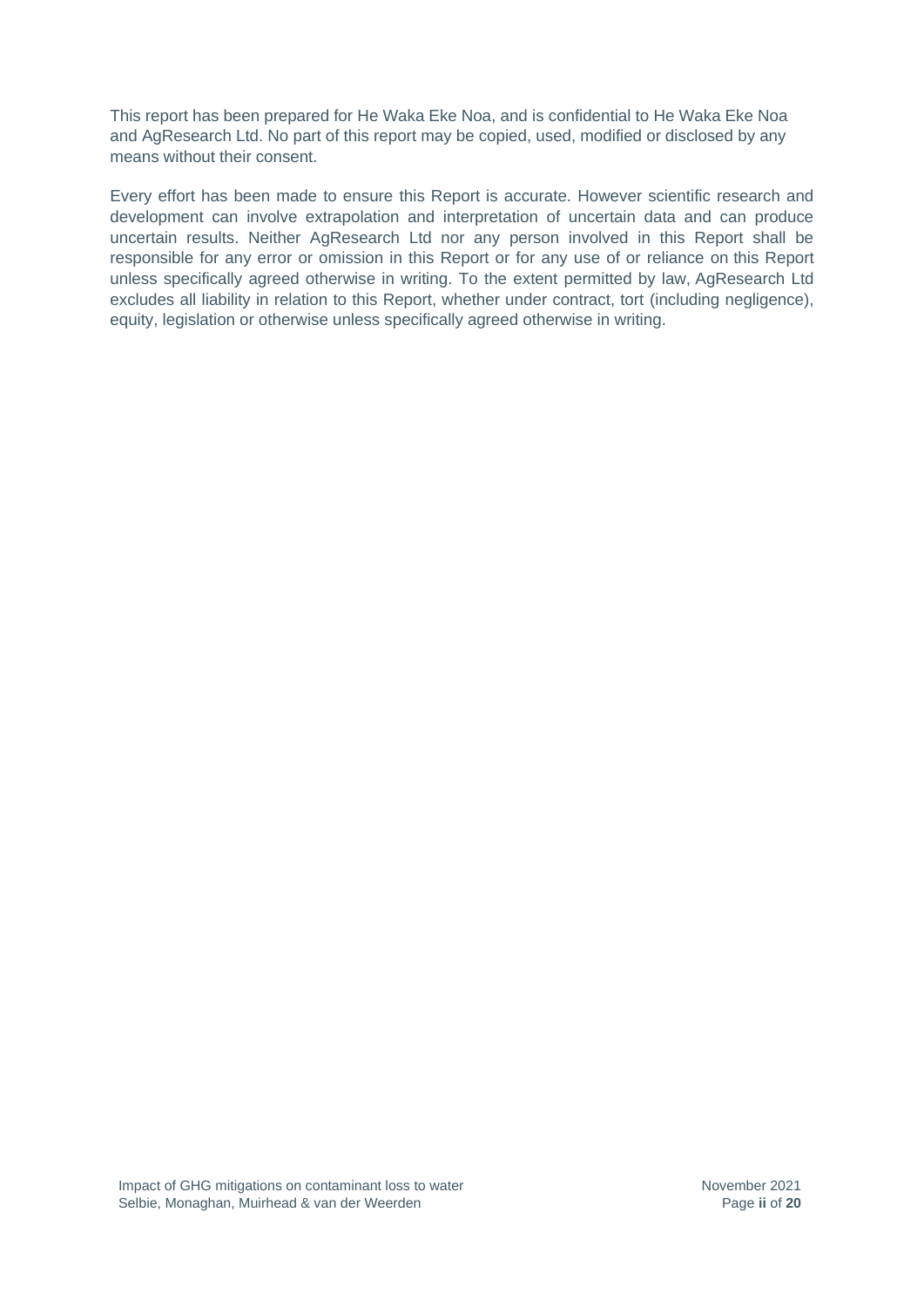# **Contents**

| 2. |     |  |  |  |  |  |  |  |  |
|----|-----|--|--|--|--|--|--|--|--|
|    | 2.1 |  |  |  |  |  |  |  |  |
|    | 2.2 |  |  |  |  |  |  |  |  |
|    |     |  |  |  |  |  |  |  |  |
|    | 3.1 |  |  |  |  |  |  |  |  |
|    | 3.2 |  |  |  |  |  |  |  |  |
|    |     |  |  |  |  |  |  |  |  |
|    |     |  |  |  |  |  |  |  |  |
|    | 4.2 |  |  |  |  |  |  |  |  |
|    |     |  |  |  |  |  |  |  |  |
|    |     |  |  |  |  |  |  |  |  |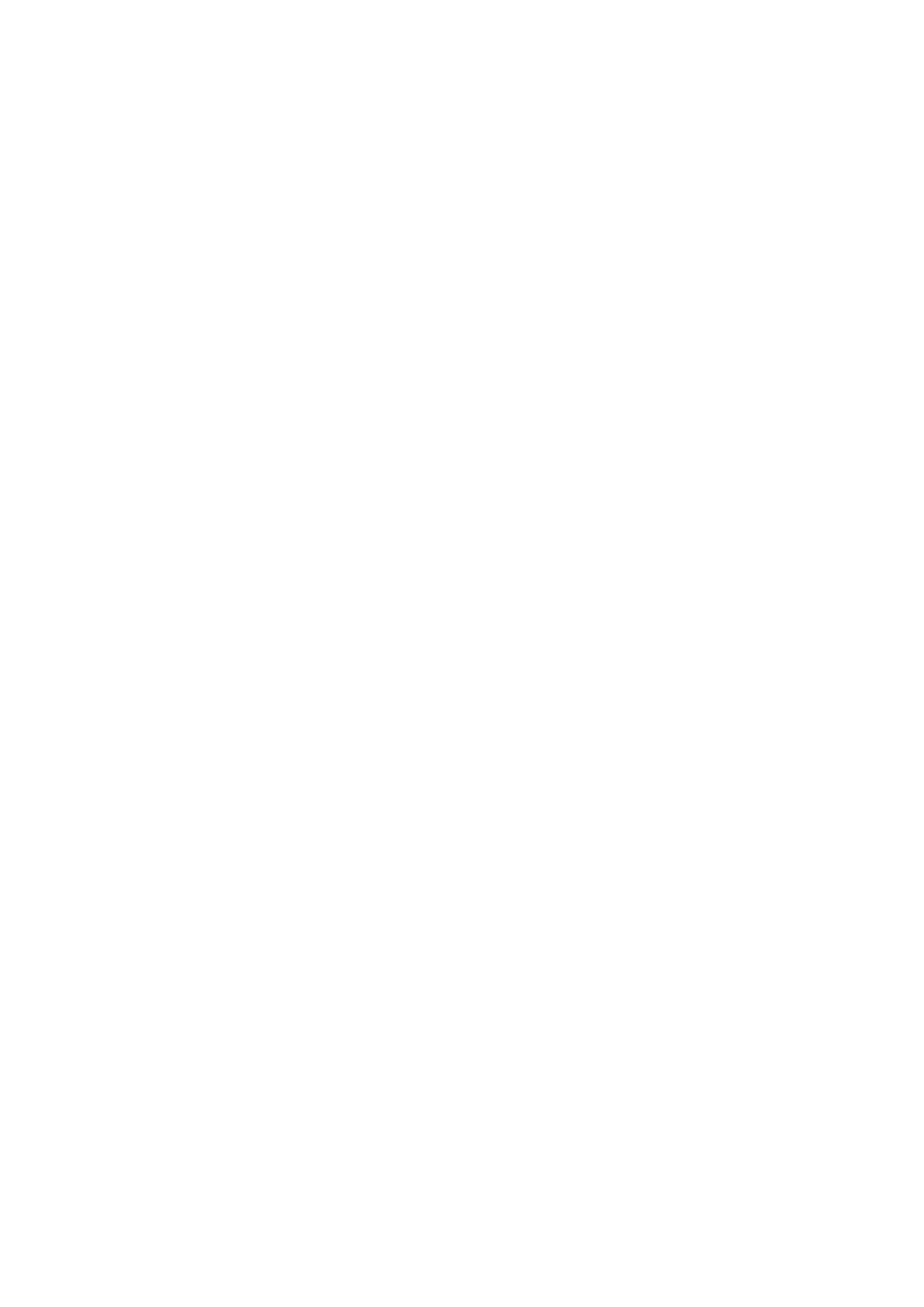# **1. Executive Summary**

He Waka Eke Noa (HWEN) is a government-primary sector climate action partnership aiming to measure, manage and reduce greenhouse gas emissions (GHG) and build resilience to climate change. Through HWEN, farmers and growers are required to 'know their numbers' by December 2022 and have a written plan in place to manage GHG emissions by 2025. Farm Planning Guidance was developed to help farmers understand GHG reduction opportunities and give guidance for inclusion in their GHG farm plan. The guidance was first completed and released in December 2020 and includes a range of opportunities and actions for reducing GHG emissions. Many farmers and growers already have a farm plan, usually developed for improved water quality outcomes. These plans focus on options for reducing the loss of key contaminants to water: nitrogen (N), phosphorus (P), sediment and *Escherichia coli* (*E. Coli*, an organism used as an indicator of likely faecal pollution). Through the development of the GHG guidance, farmers and other stakeholders have reported their desire to better understand synergistic and antagonistic relationships between actions aimed at reducing GHG's and those aimed at improving water quality outcomes.

The purpose of this report was to update the Farm Planning Guidance with a likely direction of change in contaminant loss to water for each of the GHG mitigation actions listed. It is intended to support farmers and growers making informed decisions about mitigation options for both GHG and freshwater quality outcomes.

Forty-three GHG mitigation actions were assessed for their likely impact on water quality contaminant loss (direction of change; i.e., likelihood of increase, decrease, or no change), using expert guidance and supported by key assumptions, rationale and selected references. A summary of this assessment is provided in Table 2 of this report. The primary recommendation for updating the Farm Planning Guidance Table of Opportunities was to replace the "Other Benefits" column with "Contaminant loss to water" as per Table 2 of this report. Other minor recommendations were the removal, edit and addition of other Opportunities and Actions.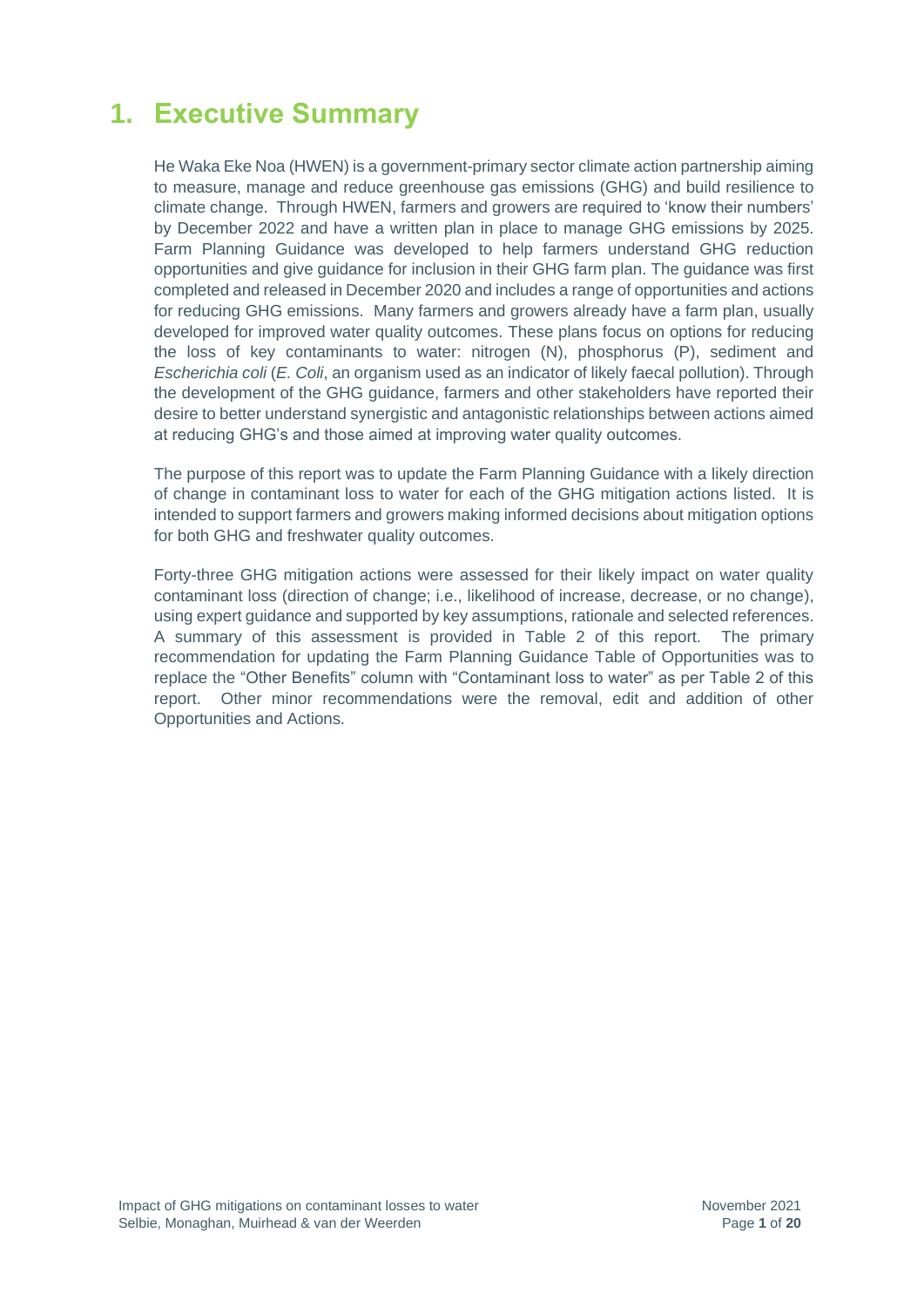# **2. Background**

#### **2.1 Background**

Through He Waka Eke Noa<sup>1</sup> (HWEN), all farmers and growers are required to 'know their numbers' by December 2022 and have a written plan in place to manage GHG emissions by 2025. Many farmers and growers already have a farm plan. A guidance document was developed to help farmers and growers incorporate GHG management into these plans. The Farm Planning Guidance set out four Good Farming Practice principles, one of which was to "Identify opportunities to reduce your farm's greenhouse gas emissions and capture carbon". A list of options is provided in a Table of Opportunities/Actions in the Farm Planning Guidance (He Waka Eke Noa, 2021).

Many farmers and growers are already implementing measures that mitigate contaminant losses to water, thus helping to improve outcomes for freshwater quality. As new GHG mitigations are introduced, there is an obvious need to understand their potential impacts on contaminant loss to water to ensure synergistic effects are maximised, trade-offs are minimised, and farmers and growers are supported to make informed environmental and business decisions.

#### **2.2 Purpose**

The HWEN Farm Planning Workstream has commissioned a short report to provide information on the direction of change in contaminant loss to water for each of the on-farm GHG Opportunities/Actions, to be used to update the current Farm Planning Guidance. The purpose of this report is to:

- 1. Provide a qualitative "direction of change" in contaminant loss to water for each of the GHG Actions/Opportunities in the Farm Planning Guidance, based on expert guidance, and
- 2. List the rationale, assumptions, selected references and recommendations based on (1) above.

This report can be used as background material for the updated Farm Planning Guidance.

<sup>1</sup> He Waka Eke Noa is a primary sector partnership between industry, Māori and government, seeking to reduce Aotearoa New Zealand's agricultural greenhouse gas (GHG) emissions and build resilience to climate change. The partnership aims to provide farmers and growers with tools and information to measure, manage, and reduce greenhouse gas emissions, recognise, maintain or increase carbon sequestration, and adapt to a changing climate. More information on He Waka Eke Noa (HWEN) can be found on the website [www.hewakaekenoa.nz.](http://www.hewakaekenoa.nz/)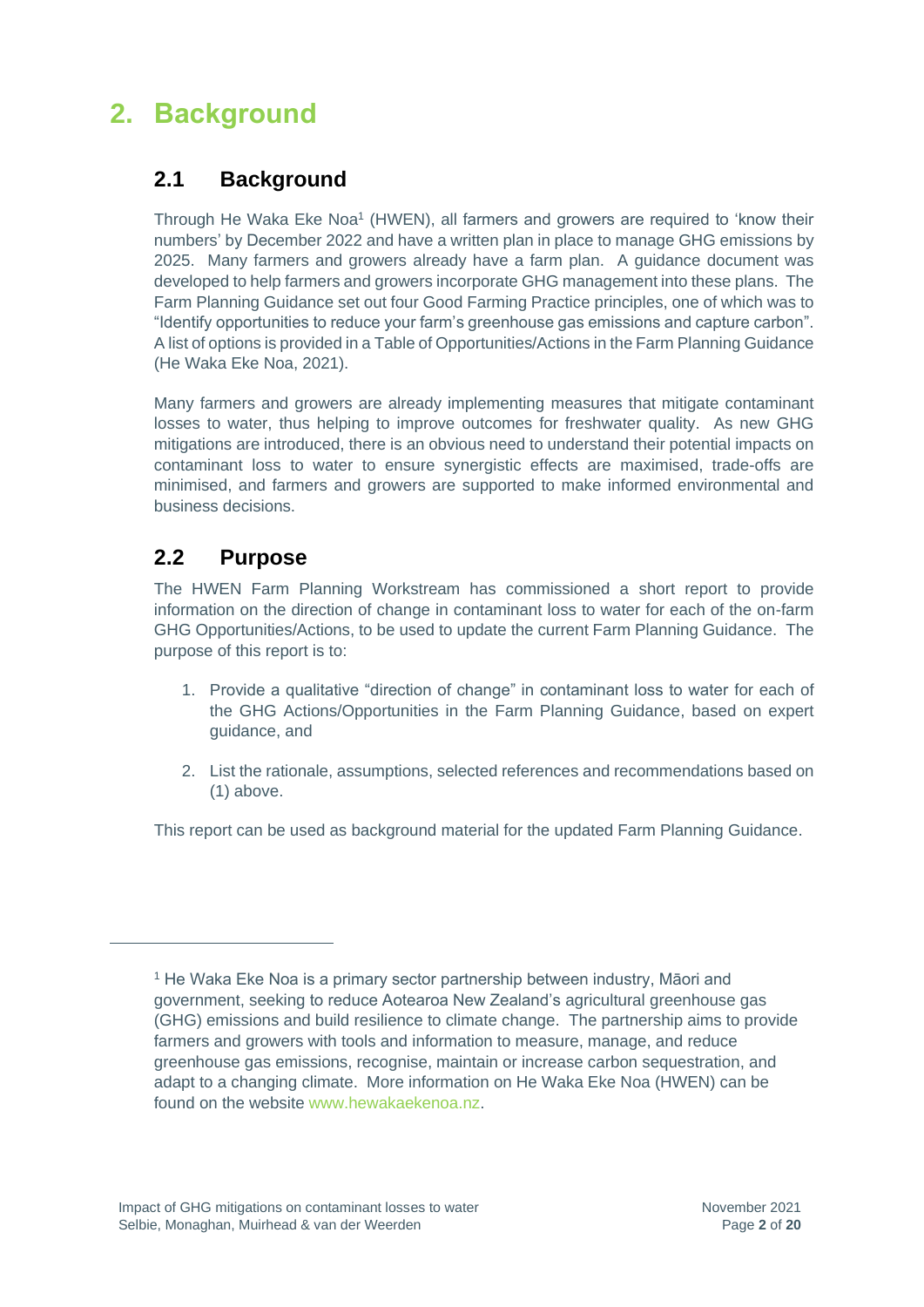# **3. Approach**

Over the past decades there has been considerable investment in research to mitigate GHG emissions and water quality impacts. Few projects (an exception being the report of Shepherd et al. (2016) and van der Weerden et al. (2018)) have specifically investigated both GHG and water quality impacts to determine any synergistic or antagonistic effects between mitigations for each purpose. Research that has investigated the relationship between water quality and GHG outcomes has tended to consider the impact of freshwater mitigations on GHG emissions, rather than the impact of GHG mitigation options on freshwater outcomes. It's the latter which is needed to update the Farm Planning Guidance.

We used an expert opinion approach to develop a qualitative assessment of likely co-benefits for water quality impacts from the GHG mitigation options identified for farmers and growers in the Farm Planning Guidance.

#### **3.1 Expert guidance**

The HWEN Farm Planning working group commissioned "expert guidance" for this task. Selected experts were the AgResearch co-authors of this report (Monaghan, Muirhead, Selbie, van der Weerden), additional experts consulted on our assumptions on specific topics (Dodd, Ledgard, Welten) and two peer reviewers acknowledged in this report (Dynes, de Klein).

The HWEN Farm Planning Guidance (He Waka Eke Noa, 2021), version 2, March 2021, contains a table of Opportunities and Actions (introduced on page 8 of the document). The list of Actions, associated examples and supporting information were the primary information sources used for the assessments reported here. The four key freshwater contaminants of concern that were considered are nitrogen (N), phosphorus (P), sediment and *Escherichia coli* (*E. coli*). The consensus of the expert group was to define, for each Action, a "direction of change" for each contaminant. The categories for this qualitative assessment are summarised in Table 1.

Some key assumptions and exclusions based on the scope of this work included:

- "For pasture renewal, use full inversion tillage every 30 years" (Action #35; see Table 2, Section 4 below) was considered out of scope (due to impending removal from Guidance) and therefore not assessed.
- Assumptions & rationale related to GHGs are provided for some Actions where additional information was critical to providing assessment for contaminant loss to water
- Contaminant losses considered were N, P, sediment and *E. coli* thus other contaminants, such as pesticides and herbicides, were excluded from the assessment.
- Contaminant losses were considered on an area (per hectare) basis.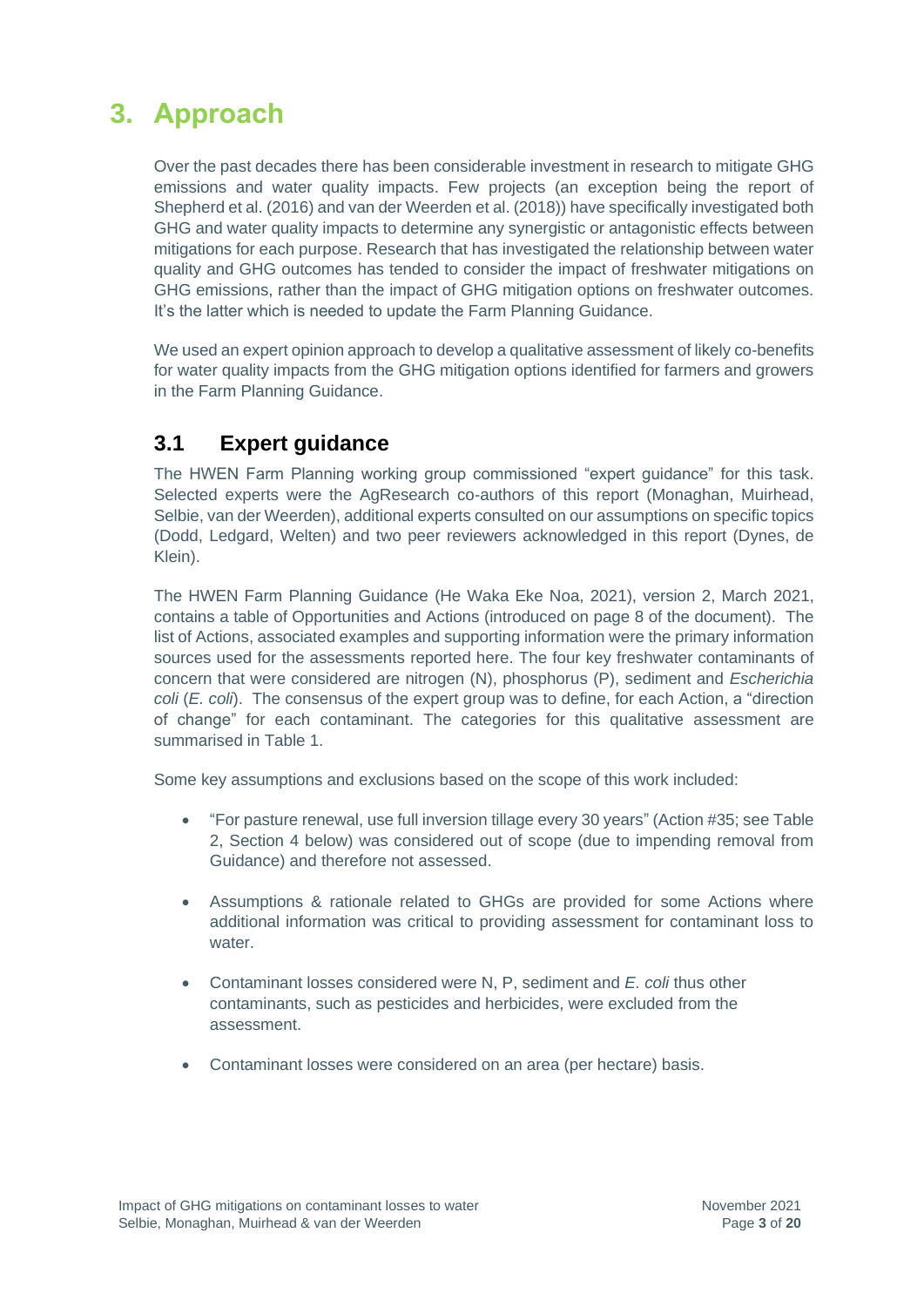- Efforts were made to include relevant references (provided at the end of this report), but time and budget constraints meant this was not an extensive literature review.
- Additional experts were consulted for guidance on specific pieces of research, gaps in knowledge and checking general assumptions.

Table 1: Categories and symbols used to show likely direction of change in N, P, sediment and *E. coli* losses to water that are associated with GHG mitigations outlined in the Farm Planning Guidance (He Waka Eke Noa, 2021).

| <b>Symbol</b> | <b>Criterion</b> | <b>Definition</b>                                      |
|---------------|------------------|--------------------------------------------------------|
|               | Decrease         | Decrease in contaminant loss to water (co-<br>benefit) |
|               | Increase         | Increase in contaminant loss to water (trade-<br>off)  |
| <b>NC</b>     | No change        | Unlikely to change contaminant losses to water         |
| $\mathcal{P}$ | Unknown          | Insufficient knowledge available                       |

#### **3.2 Key principles of contaminant loss to water**

Some key principles (based on scientific understanding of contaminant losses) that underpin the assessment include:

- N leaching risk increases with the total amount of N cycling through the soil-plantanimal system. Reducing N inputs (fertiliser or supplementary feed) and animal N intake will therefore have a significant impact on reducing N leaching risk.
- P loss risk is mainly associated with the amount of P in (as measured through soil testing) or on (dung-P) the soil and the propensity for surface runoff to flow directly to waterways (in near-stream areas) or via gullies, swales and artificial drainage systems.
- N leaching risk is not necessarily *directly* related to the timing of N application or urine deposition (e.g. N deposited in late summer or autumn can be at risk of loss later in the season when drainage occurs).
- *E. coli*, sediment and P loss risks are more directly related to the timing of grazing and any treading or pugging damage that may occur.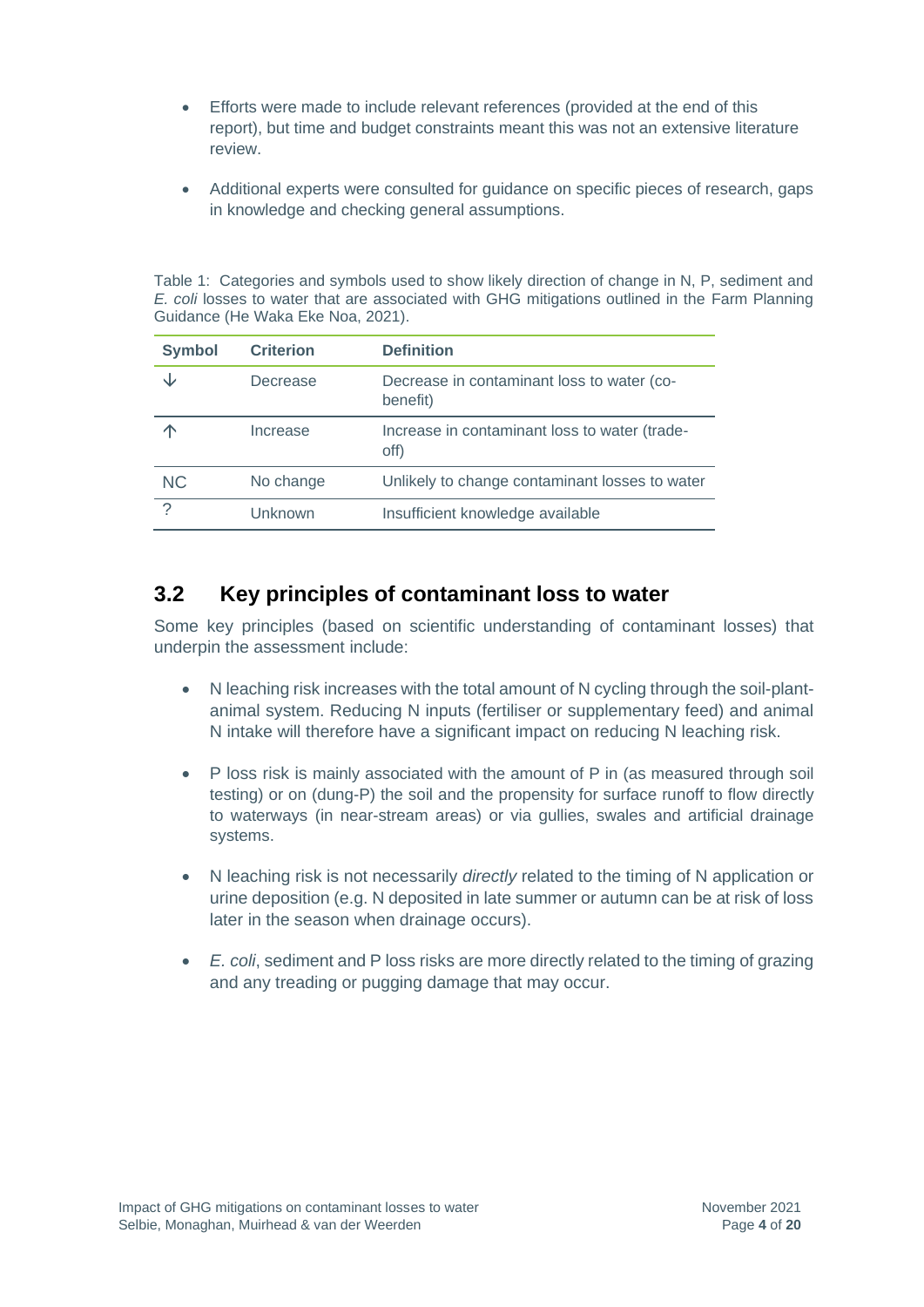## **4. Results and Discussion**

#### **4.1 Summary table**

Table 2 provides a summary of the likely directions of change in contaminant losses to water for each of the Actions that have been documented to reduce GHG emissions in the Farm Planning Guidance. Table 2 should be read with reference to the examples provided in the Guidance document Table of Opportunities (beginning on page 10 of the document).

#### **4.2 Recommendations**

Arising from the assessment in Table 2, we make the following recommendations for the Table of Opportunities from page 10 onwards in the Farm Planning Guidance:

1 Include our qualitative assessment of the "direction of change" in contaminant (N, P, sediment, *E. coli*) loss to water for each of the GHG Actions/Opportunities in the Farm Planning Guidance by replacing the "Other Benefits" column in the Opportunity tables with the column headed "Contaminant loss to water" from Table 2 in this report.

In addition, we make the following recommendations for updating other parts of the opportunity tables:

- 2 Remove "Optimise the use of lime through targeted applications" (Action #5, Table 2). NZ field research shows no evidence of  $N<sub>2</sub>O$  mitigation from deposited urine by elevating soil pH with lime application (van der Weerden et al. 2021). We note that this change will require Steering Group approval.
- 3 Replace Action #17 (Table 2) "Methane capture" with "Covered manure/effluent storage" and add "Methane capture" and "Reducing ammonia emissions" as two Examples. The associated direction of change for contaminant losses to water would be: NC for all four contaminants.
- 4 Remove "pasture protection" from Action: "Consider planting trees for animal welfare and pasture protection" (Action #24, Table 2).
- 5 Update the Table on page 8 (Overview) with the full list of opportunities and actions from the Table of Opportunities/Actions (beginning page 10).
- 6 Consider including "Salt Supplementation" (Ledgard et al. 2015) as an additional technology under Future Opportunities. Equivalent directions of change in contaminant losses to water would be:  $N \nightharpoonup$ , P NC, Sediment NC and *E. coli* NC. Supplementary text is recommended: "Will increase the spread of urinary N onto pasture and thus reduce N leaching risk".
- 7 Consider including "Effluent treatment with polyferric sulphate" (Cameron and Di, 2021; Chisholm et al. 2021) as an additional technology under Future Opportunities. Equivalent directions of change in contaminant losses to water would be: N NC,  $P \n\downarrow$ , Sediment NC and *E. coli*  $\psi$ . Supplementary text is recommended: "A single study shows that treated effluent and clarified water has reduced P solubility, leading to lower dissolved reactive P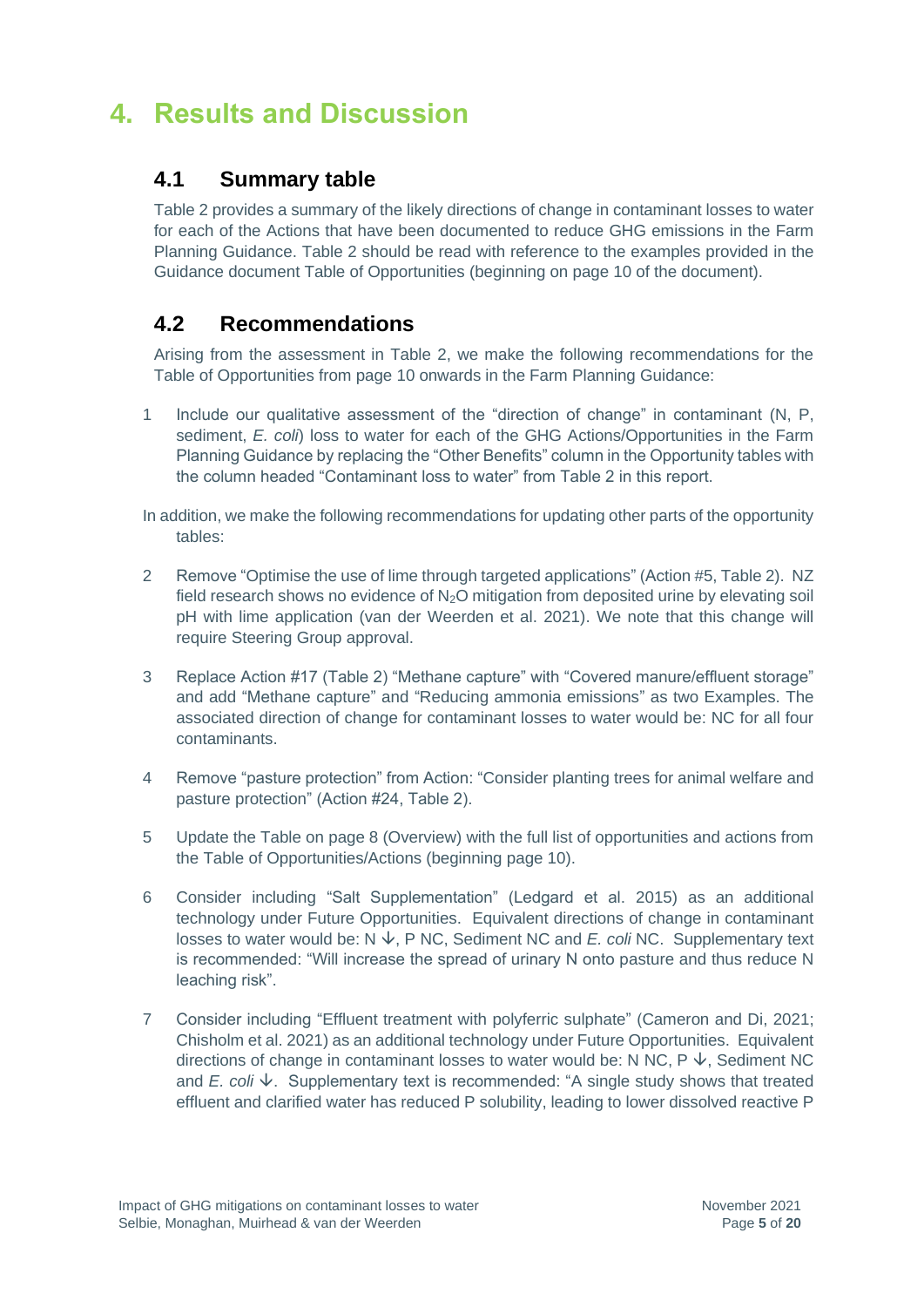losses when applied to land. Also, *E.coli* leaching was reduced due to the acidic nature of the treatment and bacteria being encapsulated in the flocculant".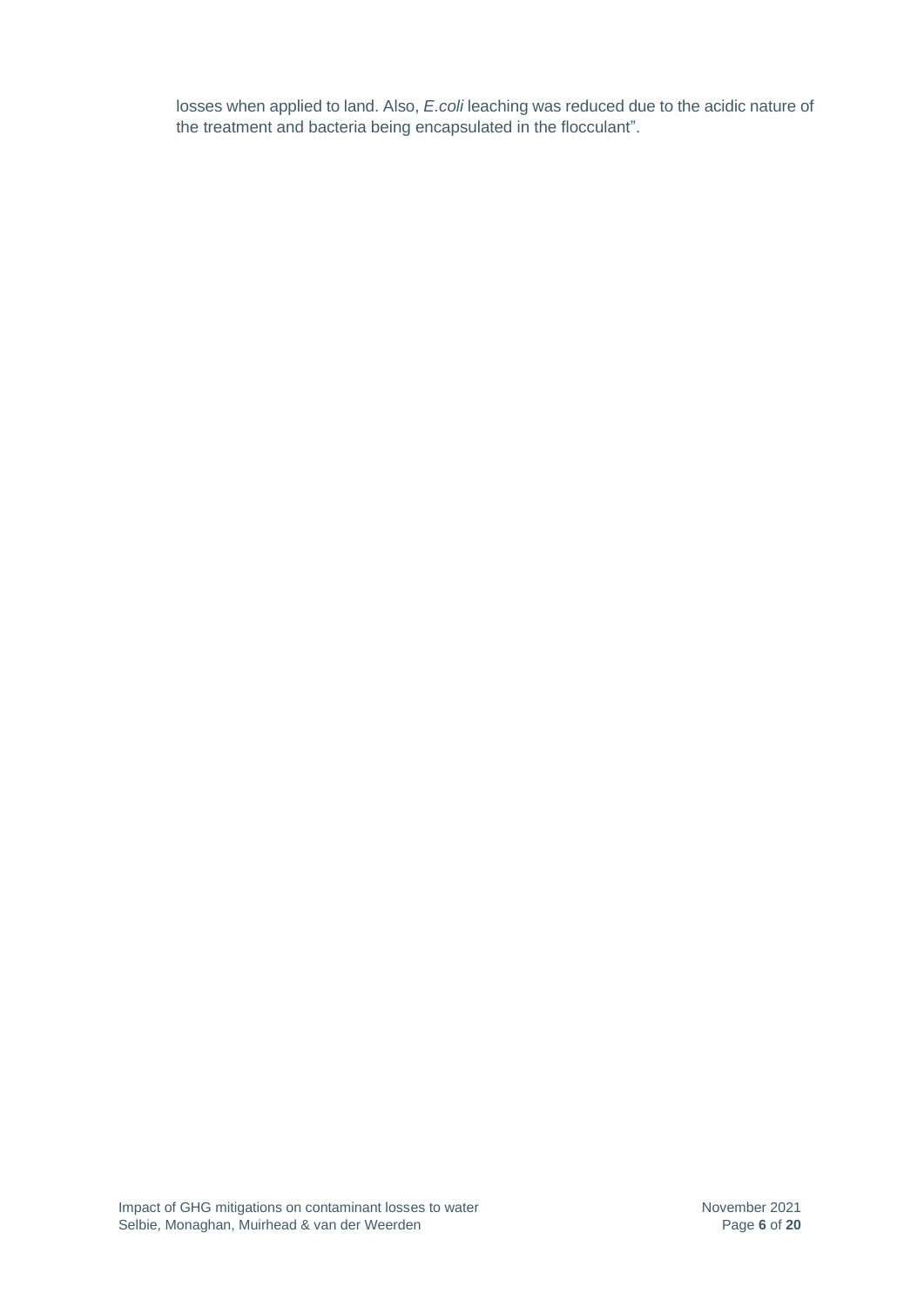Table 2: Direction of change for key contaminant losses to water for each Action identified to reduce greenhouse gas emissions (from HWEN Farm Planning Guidance Edition 2, March 2021 (He Waka Eke Noa, 2021)). N – Nitrogen; P – Phosphorus; Sed – Sediment; Ec – *Escherichia coli (E. coli);* ↓ Decrease; ↑ Increase; NC no change; ? Unknown. Methane (CH4); nitrous oxide (N2O); carbon dioxide (CO2). Note: assessments should be read in the context of examples provided in the Guidance document.

|   | <b>Action</b><br><b>GHG</b>                                                                                |                  |           | water     | <b>Contaminant loss to</b> |                | <b>Assumptions / rationale</b>                                                                                                                                                                                                                                                                                                                                                                                                                                                                                           |
|---|------------------------------------------------------------------------------------------------------------|------------------|-----------|-----------|----------------------------|----------------|--------------------------------------------------------------------------------------------------------------------------------------------------------------------------------------------------------------------------------------------------------------------------------------------------------------------------------------------------------------------------------------------------------------------------------------------------------------------------------------------------------------------------|
|   |                                                                                                            |                  | N         | P         | <b>Sed</b>                 | Ec             |                                                                                                                                                                                                                                                                                                                                                                                                                                                                                                                          |
|   | Improve the efficiency of pasture and crop production                                                      |                  |           |           |                            |                |                                                                                                                                                                                                                                                                                                                                                                                                                                                                                                                          |
|   | Minimise N-Surplus through<br>reduced use of N-fertiliser<br>and/or supplementary feed                     | N <sub>2</sub> O |           | <b>NC</b> | <b>NC</b>                  | NC.            | • Reduced inputs of N at a farm scale will reduce the amounts of N cycling through the soil-<br>plant-animal system. This will help to minimise the accumulation of surplus N in soil (urinary<br>N in particular), thus decreasing N leaching risk.<br>• The magnitude of this benefit will depend on the amounts of N imported onto farms via<br>fertiliser, supplement and effluent, and the biophysical attributes of the farm (e.g. soil type,<br>rainfall).<br>• Unlikely to have an effect on other contaminants. |
|   | Select inhibitor-coated N<br>fertilisers to reduce the amount<br>of N applied                              | N <sub>2</sub> O | <b>NC</b> | <b>NC</b> | <b>NC</b>                  | N <sub>C</sub> | . No significant effect on N leaching losses expected, provided the total amount of fertiliser N<br>applied is reduced by 10% (to account for the N that is no longer lost via ammonia<br>volatilisation).<br>• No effect on other contaminants.<br>• Reduced ammonia volatilisation due to urease inhibitors results in lower amounts of N being<br>redeposited onto land downwind, which decreases indirect emissions of $N_2O$ .                                                                                      |
| 3 | Manage timing and placement<br>of N fertiliser applications to<br>reduce the amount of nitrogen<br>applied | N <sub>2</sub> O | ◡         | <b>NC</b> | <b>NC</b>                  | <b>NC</b>      | • Less surplus soil N accumulation and lower risk of losses due to better timing and placement<br>of N fertiliser inputs and efficient uptake by pastures/crops.<br>. The magnitude of this benefit will depend on the amount of fertiliser N used on farm.<br>• Unlikely to influence other contaminants.                                                                                                                                                                                                               |
|   | Manage pasture and crop<br>husbandry to optimise<br>production                                             | N <sub>2</sub> O |           |           |                            |                | • A shift to good management practices – such as maintaining optimal fertility and good soil<br>structure, use of lime, irrigation efficiency - will encourage the utilisation of soil nutrients and<br>infiltration of water, thus minimising the risk of contaminant transport.                                                                                                                                                                                                                                        |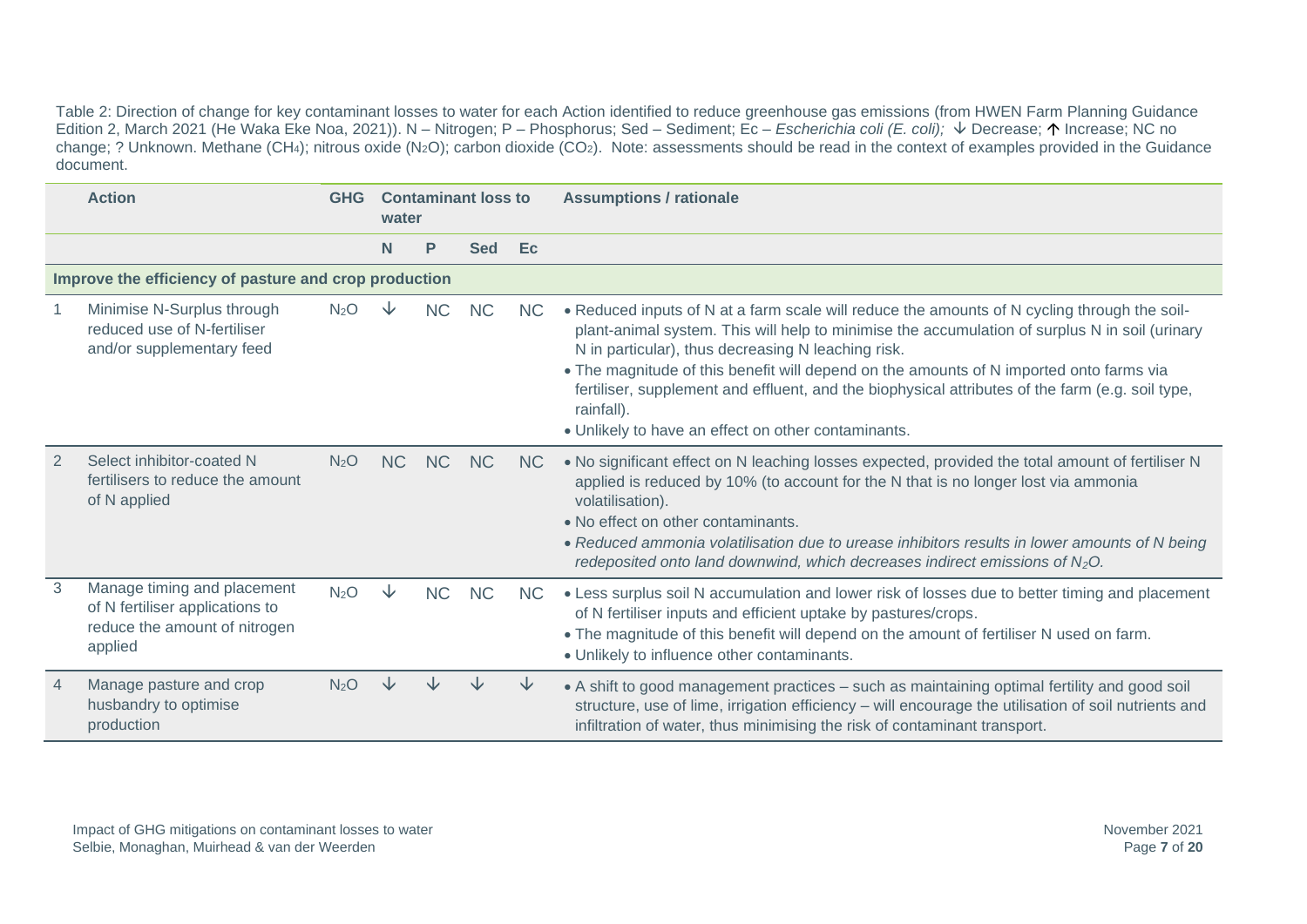|                                 | <b>Action</b><br><b>GHG</b>                                                                                             |                                     | <b>Contaminant loss to</b><br>water |           |            |                | <b>Assumptions / rationale</b>                                                                                                                                                                                                                                                                                                                                                                                                                                                                                                                                                                                                                                                       |  |  |  |  |
|---------------------------------|-------------------------------------------------------------------------------------------------------------------------|-------------------------------------|-------------------------------------|-----------|------------|----------------|--------------------------------------------------------------------------------------------------------------------------------------------------------------------------------------------------------------------------------------------------------------------------------------------------------------------------------------------------------------------------------------------------------------------------------------------------------------------------------------------------------------------------------------------------------------------------------------------------------------------------------------------------------------------------------------|--|--|--|--|
|                                 |                                                                                                                         |                                     | N                                   | P         | <b>Sed</b> | Ec             |                                                                                                                                                                                                                                                                                                                                                                                                                                                                                                                                                                                                                                                                                      |  |  |  |  |
| 5                               | Optimise the use of lime through<br>targeted applications <sup>2</sup>                                                  | N <sub>2</sub> O                    | <b>NC</b>                           | <b>NC</b> | <b>NC</b>  | <b>NC</b>      | . Dairy: typically, only small increases in pasture grown and nutrient use efficiency (NUE) will<br>be expected.<br>• Some of the GHG effect will be partially offset by the CO <sub>2</sub> emitted from lime.<br>. Hill country: lime can significantly increase pasture production and intake (subsequently<br>increasing CH <sub>4</sub> emissions).                                                                                                                                                                                                                                                                                                                             |  |  |  |  |
| Reduce total feed eaten on farm |                                                                                                                         |                                     |                                     |           |            |                |                                                                                                                                                                                                                                                                                                                                                                                                                                                                                                                                                                                                                                                                                      |  |  |  |  |
| 6                               | Identify and cull less productive<br>stock early                                                                        | CH <sub>4</sub><br>N <sub>2</sub> O | $\downarrow$                        | <b>NC</b> | <b>NC</b>  | <b>NC</b>      | • Having fewer animals on-farm in autumn will reduce N excretion and thus N leaching risk<br>during the drainage season, although the effect is likely to be relatively small.<br>. Reductions in losses of other contaminants are likely to be small and, as yet, unproven.<br>. The GHG mitigation effect will only occur if culling happens earlier than normal. For dairy<br>farms, this will in practise currently depend on climate (e.g. drought conditions), pasture<br>cover, the body condition of the herd and access to slaughter facilities. For sheep, beef and<br>deer farms, this also requires that no additional stock are then purchased e.g. finishing<br>lambs. |  |  |  |  |
|                                 | Reduce wastage rates<br>(unplanned losses) so<br>replacement rates can be<br>optimised, and total feed eaten<br>reduced | CH <sub>4</sub><br>N <sub>2</sub> O | $\sqrt{2}$                          | <b>NC</b> | <b>NC</b>  | <b>NC</b>      | . Reduced stocking rate assumed, mainly through less replacement stock.<br>• A small reduction in N leaching risk can be expected.<br>• Reductions in losses of other contaminants are likely to be small and, as yet, unproven.                                                                                                                                                                                                                                                                                                                                                                                                                                                     |  |  |  |  |
| 8                               | Adjust livestock class or ratios<br>within the farm system to reduce<br>the total feed eaten                            | CH <sub>4</sub><br>N <sub>2</sub> O | $\downarrow$                        | <b>NC</b> | <b>NC</b>  | N <sub>C</sub> | • Assumes a reduction in total feed eaten.<br>. Apart from N, reductions in losses of other contaminants are likely to be small and, as yet,<br>unproven.                                                                                                                                                                                                                                                                                                                                                                                                                                                                                                                            |  |  |  |  |
| 9                               | Use genetic selection over time<br>to increase animal performance                                                       | CH <sub>4</sub><br>N <sub>2</sub> O | $\downarrow$                        | <b>NC</b> | <b>NC</b>  | <b>NC</b>      | • Assumes a reduction in stocking rate due to an increase in per-animal-production.<br>. Only small reductions in N losses expected, although cumulative effects over time will be<br>important.                                                                                                                                                                                                                                                                                                                                                                                                                                                                                     |  |  |  |  |

<sup>&</sup>lt;sup>2</sup> We recommend this option is removed from the Farm Planning Guidance as new evidence no longer supports this as a N<sub>2</sub>O mitigation option (van der Weerden et al. 2021). However, we have provided our assessment for this option in case it remains in the Guidance.

Impact of GHG mitigations on contaminant losses to water Selbie, Monaghan, Muirhead & van der Weerden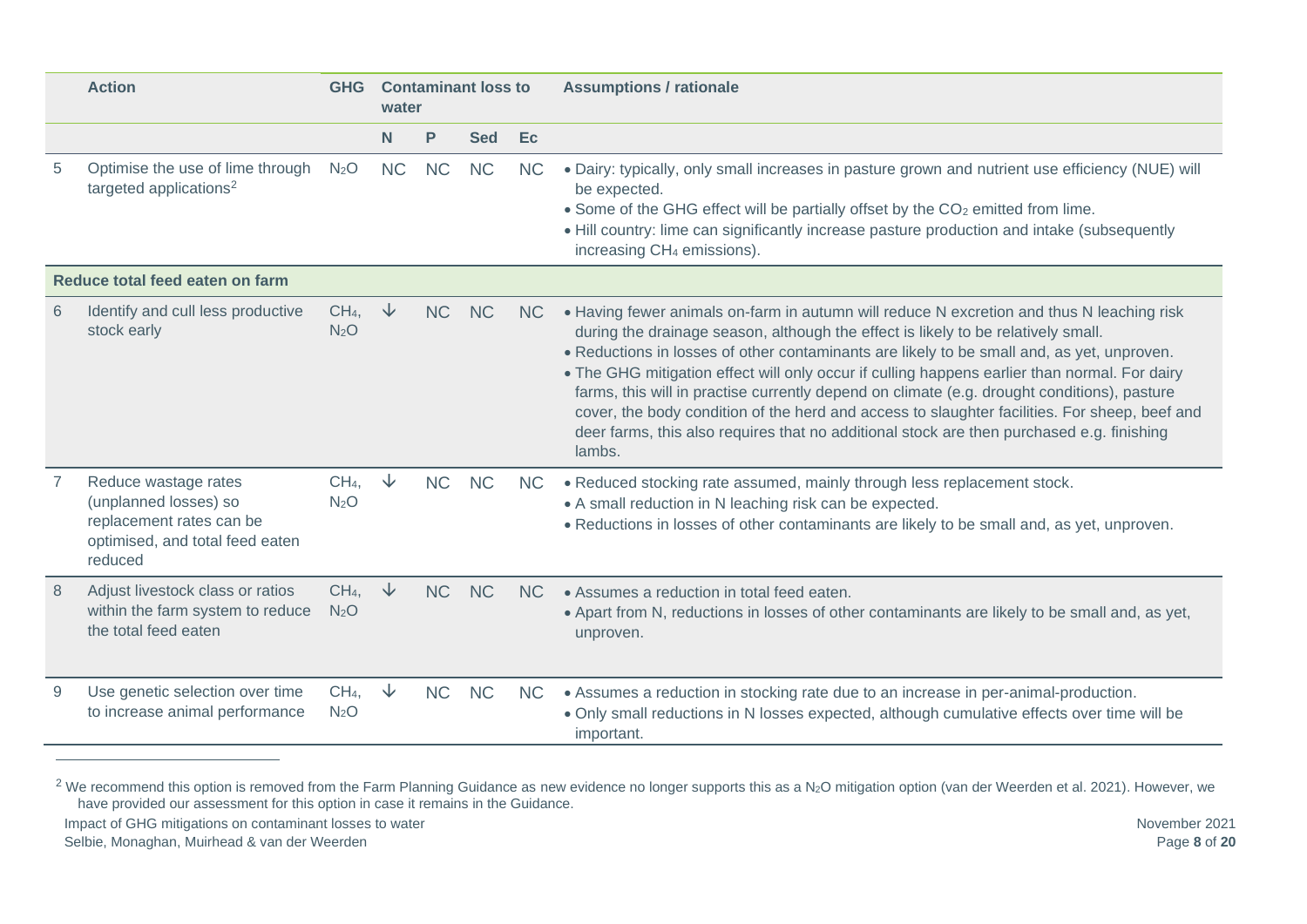|    | <b>Action</b>                                                            | <b>GHG</b>                          | water        |           | <b>Contaminant loss to</b> |                | <b>Assumptions / rationale</b>                                                                                                                                                                                                                                                                   |
|----|--------------------------------------------------------------------------|-------------------------------------|--------------|-----------|----------------------------|----------------|--------------------------------------------------------------------------------------------------------------------------------------------------------------------------------------------------------------------------------------------------------------------------------------------------|
|    |                                                                          |                                     | N            | P         | <b>Sed</b>                 | Ec             |                                                                                                                                                                                                                                                                                                  |
|    | and decrease livestock<br>maintenance requirements                       |                                     |              |           |                            |                | . Reductions in losses of other contaminants are likely to be small and, as yet, unproven.                                                                                                                                                                                                       |
|    | Manage animal health                                                     | CH <sub>4</sub><br>N <sub>2</sub> O | $\downarrow$ | <b>NC</b> | <b>NC</b>                  | <b>NC</b>      | • Assumes a reduction in stocking rate due to an increase in per-animal-production.<br>· Small reductions in N loss risk expected.<br>. Reductions in losses of other contaminants are likely to be small and, as yet, unproven.                                                                 |
|    | Retire less productive land from<br>grazing                              | CH <sub>4</sub><br>N <sub>2</sub> O |              |           |                            |                | • If retired areas are significant sources of contaminants, then reductions in contaminant<br>losses to water are expected; lag times and legacy effects can in some circumstances delay<br>the visible effects of this measure. Assumes stocking rate on remaining area does not<br>increase.   |
| 12 | High value land use change                                               | CH <sub>4</sub>                     | $\gamma$     | ?         |                            | ?              | • Cannot provide a direction of change due to the potentially wide range of land use change<br>options that may be possible. If changing from permanent grassland cover to reduced soil<br>cover/protection (e.g., pasture to flower crops), then some contaminant loss risks could<br>increase. |
|    | Match feed demand with pasture growth and utilisation                    |                                     |              |           |                            |                |                                                                                                                                                                                                                                                                                                  |
| 13 | Optimise pasture quality and<br>production to better meet feed<br>demand | CH <sub>4</sub><br>N <sub>2</sub> O | ◡            | <b>NC</b> | <b>NC</b>                  | N <sub>C</sub> | • Assumes reduced N intake, less N excretion and therefore reduced N leaching. Unlikely to<br>have an effect on other contaminants.                                                                                                                                                              |
| 14 | Optimise supplementary feed<br>inputs to better meet feed<br>demand      | CH <sub>4</sub><br>N <sub>2</sub> O | $\downarrow$ | <b>NC</b> | <b>NC</b>                  | <b>NC</b>      | • Assumes reduced N intake, less N excretion and therefore reduced N leaching. Unlikely to<br>have an effect on other contaminants.                                                                                                                                                              |
| 15 | Use of alternative forages to<br>reduce protein in the diet              | CH <sub>4</sub><br>N <sub>2</sub> O | ◡            | <b>NC</b> | <b>NC</b>                  | N <sub>C</sub> | • Assumes reduced N intake, less N excretion and therefore reduced N leaching.                                                                                                                                                                                                                   |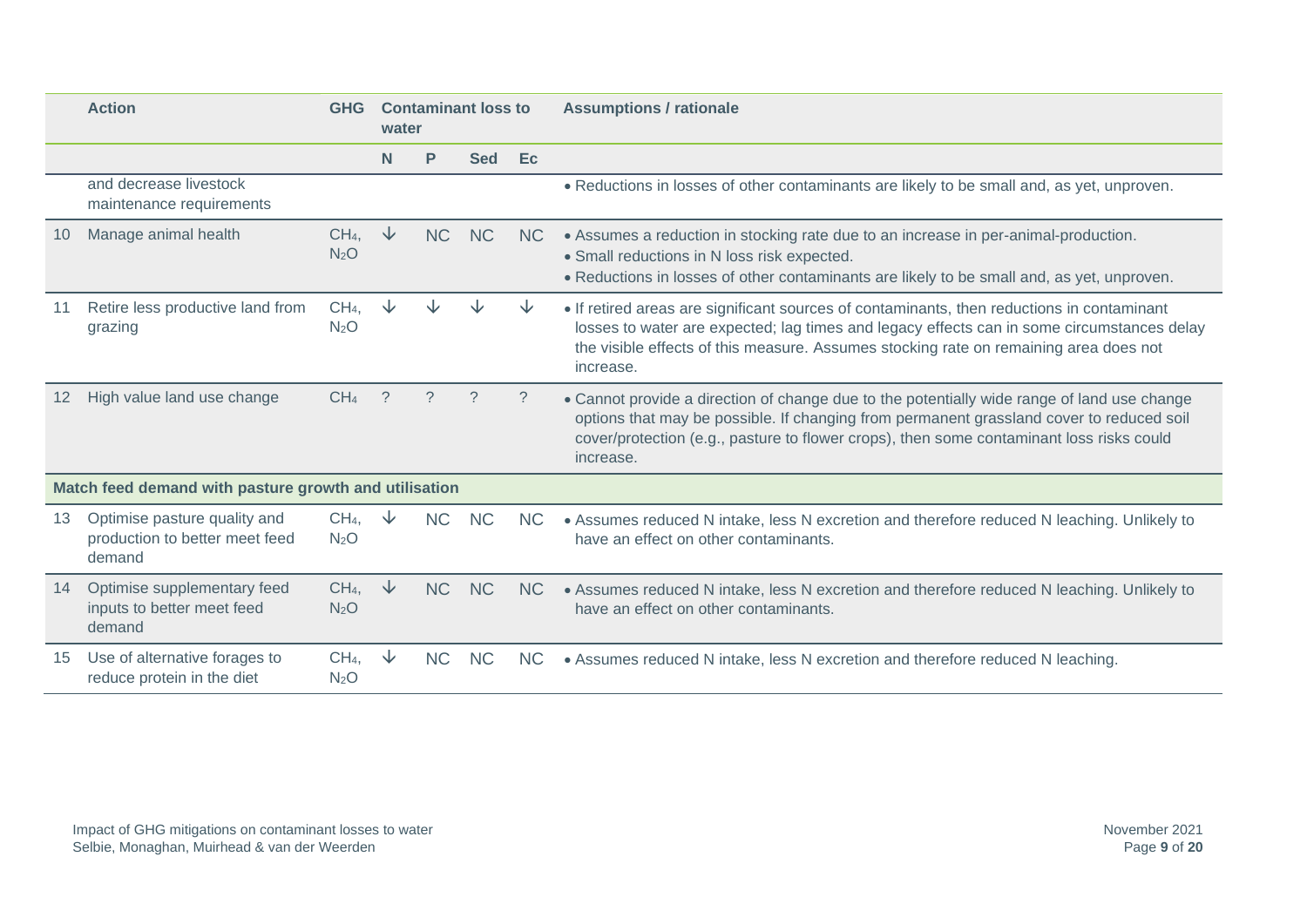|    | Improve the management of livestock effluent                                                                  |                                     |           |           |           |              |                                                                                                                                                                                                                                   |  |  |  |  |
|----|---------------------------------------------------------------------------------------------------------------|-------------------------------------|-----------|-----------|-----------|--------------|-----------------------------------------------------------------------------------------------------------------------------------------------------------------------------------------------------------------------------------|--|--|--|--|
| 16 | Avoid storing effluent in<br>anaerobic conditions                                                             | CH <sub>4</sub><br>N <sub>2</sub> O | <b>NC</b> | <b>NC</b> | <b>NC</b> | <b>NC</b>    | • Not relevant to soil-based processes                                                                                                                                                                                            |  |  |  |  |
| 17 | Methane capture <sup>3</sup>                                                                                  | CH <sub>4</sub>                     | <b>NC</b> | <b>NC</b> | <b>NC</b> | <b>NC</b>    | • Not relevant to soil-based processes                                                                                                                                                                                            |  |  |  |  |
| 18 | Use all captured effluent as a<br>fertiliser enabling reduced N<br>fertiliser use                             | N <sub>2</sub> O                    |           | J         | <b>NC</b> | $\downarrow$ | . More efficient off-paddock capture of effluent and its safe return to land will reduce the risk of<br>N, P and E. coli transfers to water.<br>• Note: CH4 emissions can increase when effluent/manures are captured and stored. |  |  |  |  |
|    | Capture and store carbon in vegetation                                                                        |                                     |           |           |           |              |                                                                                                                                                                                                                                   |  |  |  |  |
| 19 | Consider converting less<br>productive land into indigenous<br>vegetation                                     | CO <sub>2</sub>                     |           |           |           |              | • If converted areas were key sources of contaminants, then reductions in contaminant losses<br>to water are expected; lag times and legacy effects can in some circumstances delay the<br>visible effects of this measure.       |  |  |  |  |
| 20 | <b>Consider converting less</b><br>productive land into exotic forest                                         | CO <sub>2</sub>                     |           |           |           |              | • Although tree harvesting can accelerate sediment and P losses in the short term, reductions<br>in all water contaminants are expected over an assumed 30-year forest rotation cycle.                                            |  |  |  |  |
| 21 | Consider establishing wetland<br>forests                                                                      | CO <sub>2</sub><br>CH <sub>4</sub>  |           |           |           |              | • Assuming a pasture area is being converted (i.e. not originally a wetland).                                                                                                                                                     |  |  |  |  |
| 22 | Consider planting riparian<br>setbacks                                                                        | CO <sub>2</sub>                     |           |           |           | ↓            | • Assumes setback distances and planted areas have increased.<br>• If grazed area decreases, then a decrease in all contaminants can be expected.                                                                                 |  |  |  |  |
| 23 | Consider planting erosion<br>control trees where erosion is<br>active or could occur                          | CO <sub>2</sub>                     | <b>NC</b> |           |           | <b>NC</b>    | • Assuming no change in pasture production or stocking rate.                                                                                                                                                                      |  |  |  |  |
| 24 | Consider planting trees for<br>animal welfare and pasture<br>protection                                       | CO <sub>2</sub>                     | <b>NC</b> |           | ◡         | <b>NC</b>    | • Assuming no change in pasture production or stocking rate; if tree planting is widespread<br>and feed N intake is accordingly reduced, then reductions in N leaching risk can also be<br>expected.                              |  |  |  |  |
| 25 | Consider diversifying land use<br>by establishing perennial tree<br>crops (fruit or nut trees for<br>example) | CO <sub>2</sub>                     |           |           |           |              | • Assuming a change from grazed to un-grazed pasture area or un-cultivated land area.                                                                                                                                             |  |  |  |  |

Impact of GHG mitigations on contaminant losses to water Selbie, Monaghan, Muirhead & van der Weerden <sup>3</sup> We recommend this option is replaced with "Covered manure/effluent storage" and instead, "Methane capture" and "Reducing ammonia emissions" added as two Examples.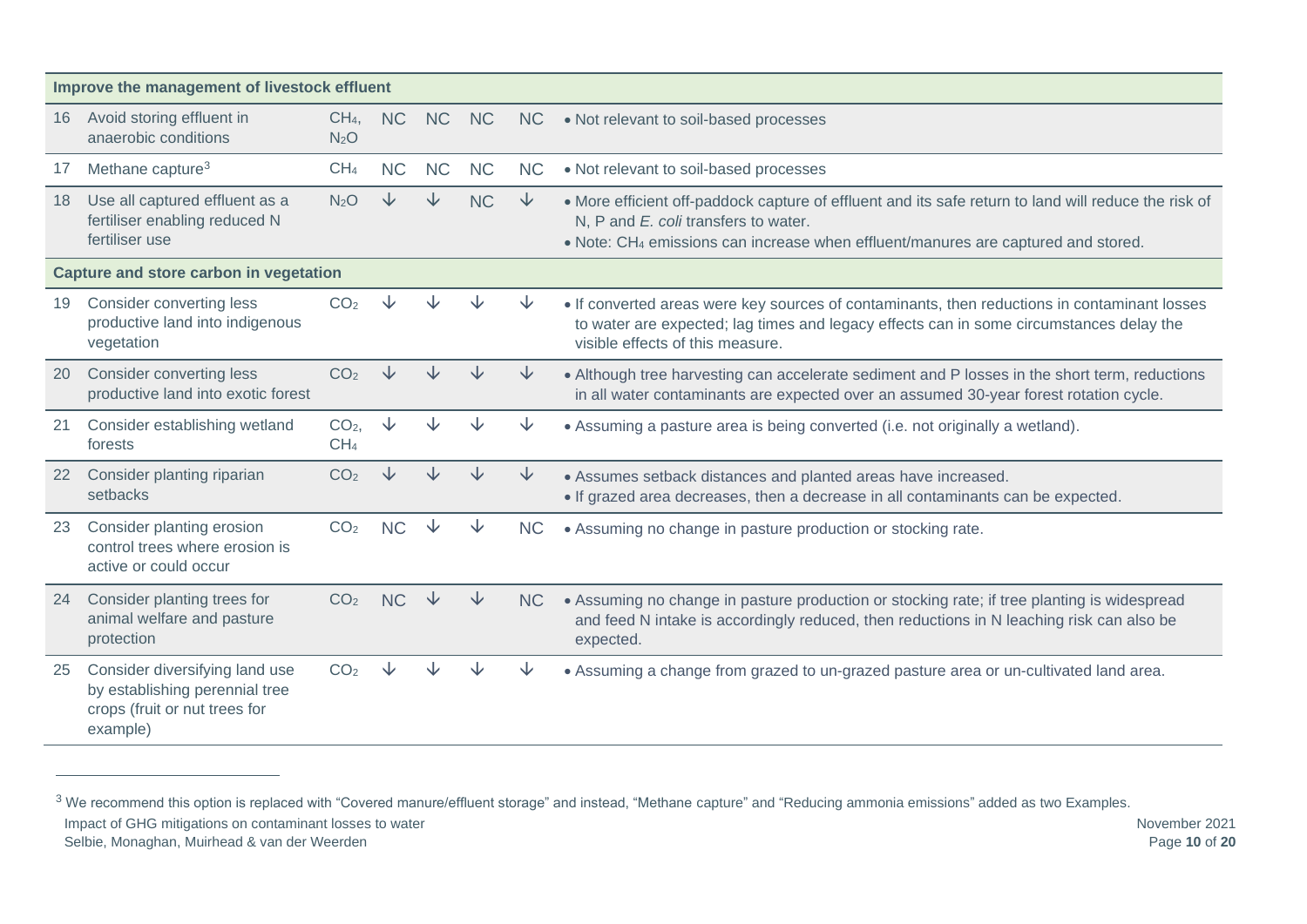| 26 | Consider fencing and pest<br>control for existing and newly<br>planted indigenous vegetation | CO <sub>2</sub>                     |           |           |           |           | • Fewer animals defecating in water or eroding vulnerable landscapes.                                                                                                                                                                                                                                                                                                                                                                                                                                                                                                                                                                                                                      |
|----|----------------------------------------------------------------------------------------------|-------------------------------------|-----------|-----------|-----------|-----------|--------------------------------------------------------------------------------------------------------------------------------------------------------------------------------------------------------------------------------------------------------------------------------------------------------------------------------------------------------------------------------------------------------------------------------------------------------------------------------------------------------------------------------------------------------------------------------------------------------------------------------------------------------------------------------------------|
|    | <b>Capture and store carbon in soils</b>                                                     |                                     |           |           |           |           |                                                                                                                                                                                                                                                                                                                                                                                                                                                                                                                                                                                                                                                                                            |
| 27 | Minimise time soils are left<br>fallow i.e. with no growing<br>vegetation                    | N <sub>2</sub> O<br>CO <sub>2</sub> |           |           |           |           | • Assumes no additional feed intake (and CH4 emissions) from cover/catch crop.<br>• Impact on E. coli dependent on land use and/or management.<br>. N <sub>2</sub> O emissions are also likely to decrease due to less accumulation of soil mineral N.                                                                                                                                                                                                                                                                                                                                                                                                                                     |
| 28 | Increase the duration of pasture<br>in crop rotations                                        | CO <sub>2</sub>                     |           |           |           | ?         | • Depends on the livestock type and crop rotation.<br>• More pasture cover will provide greater soil protection from raindrop impact and surface<br>erosion.                                                                                                                                                                                                                                                                                                                                                                                                                                                                                                                               |
| 29 | Retain and incorporate crop<br>residues where possible                                       | CO <sub>2</sub>                     | <b>NC</b> | <b>NC</b> | <b>NC</b> | <b>NC</b> | • Assuming minimal soil disturbance (which may otherwise release CO <sub>2</sub> and mineralise soil<br>organic N).<br>• The supply (or sink) of N from residues should be considered when making fertiliser<br>decisions for subsequent crops in rotation. If this component is ignored, then nitrate leaching<br>and nitrous oxide emissions could increase (or decrease if residues act as a sink).                                                                                                                                                                                                                                                                                     |
| 30 | Add external organic<br>amendments such as manure.<br>compost or biochar                     | CO <sub>2</sub>                     |           |           | <b>NC</b> |           | • Assumes large inputs over time would be needed to increase soil organic C contents; if<br>material is animal-based then associated inputs of N & P would therefore also be relatively<br>large and provide an external source of $E$ . coli into the system.<br>• More soil disturbance could lead to increased sediment loss risk if amendments need to be<br>incorporated.<br>. Biochar unlikely to have any measurable effect on contaminant losses.<br>$\bullet$ N <sub>2</sub> O emissions are also likely to increase through the addition of manure and compost due to<br>associated N inputs. In contrast, the effect of biochar on N <sub>2</sub> O emissions is still unclear. |
| 31 | Optimise water table depth for<br>peat soils                                                 | CO <sub>2</sub>                     | -2        |           |           |           | • Cannot provide a direction of change as it depends on seasonal fluctuations of the water<br>table.<br>. Possible risk of increased P losses if subsoil conditions become less aerobic.                                                                                                                                                                                                                                                                                                                                                                                                                                                                                                   |
| 32 | Restore or create wetlands                                                                   | CO <sub>2</sub>                     |           |           |           |           | • Assuming a pasture area is converted (i.e. not originally a wetland).                                                                                                                                                                                                                                                                                                                                                                                                                                                                                                                                                                                                                    |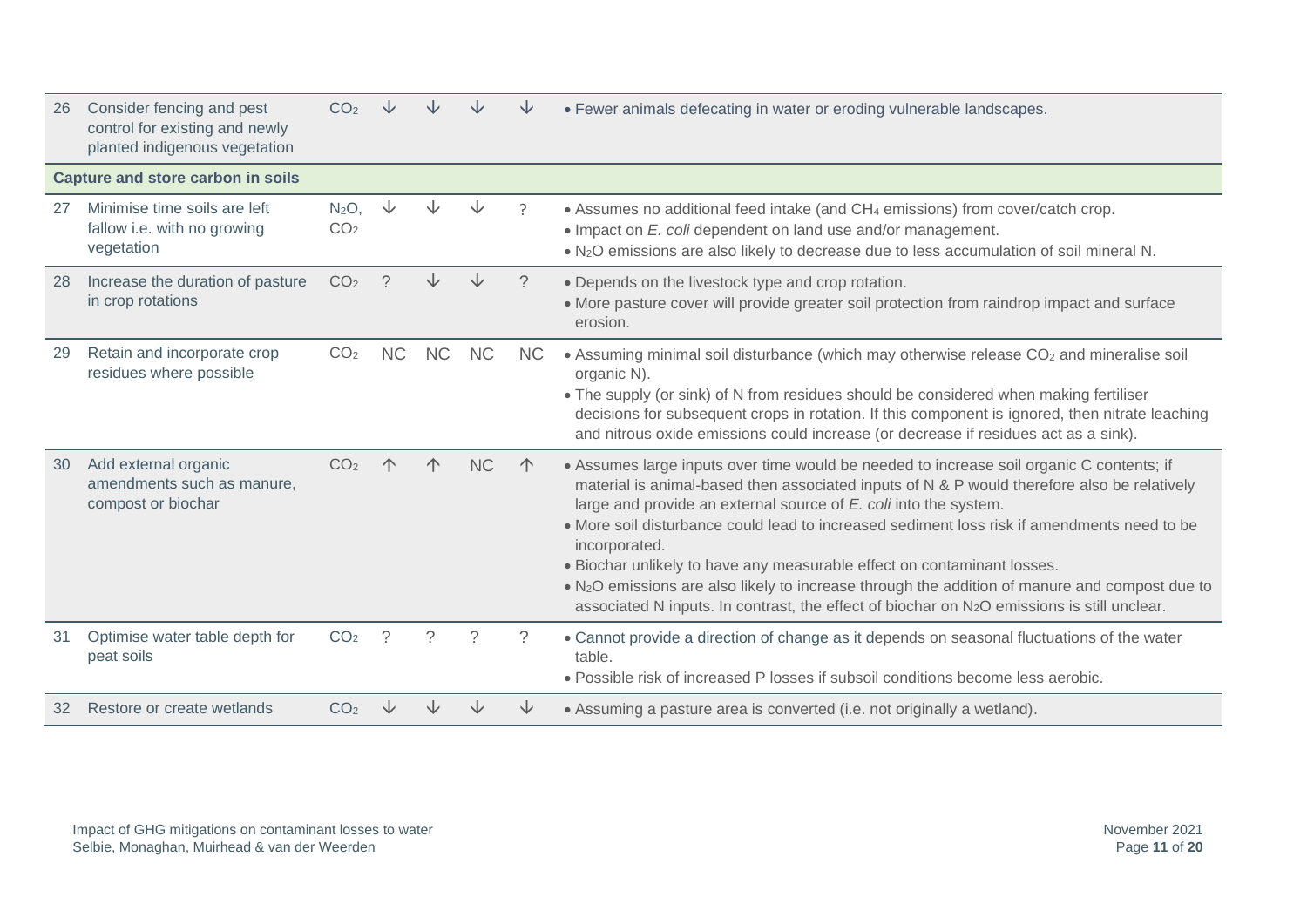| 33 | Protect and manage erosion<br>prone land                                                                                                  | CO <sub>2</sub>                     |               |           |           | <b>NC</b> | • Assuming no commensurate change in pasture production or stocking rate.                                                                                                                                                                                                                                                                                                                                                           |  |  |  |  |
|----|-------------------------------------------------------------------------------------------------------------------------------------------|-------------------------------------|---------------|-----------|-----------|-----------|-------------------------------------------------------------------------------------------------------------------------------------------------------------------------------------------------------------------------------------------------------------------------------------------------------------------------------------------------------------------------------------------------------------------------------------|--|--|--|--|
| 34 | Increase the different types of<br>plant species in pasture swards                                                                        | CO <sub>2</sub>                     | $\mathcal{P}$ | $\gamma$  | $\gamma$  | $\gamma$  | • Assuming the specific effects of plantain and other plant species on N cycling are excluded;<br>this option instead refers to the diversity of function of different types of pasture species.<br>• If plantain is included and represents a significant (> 20%) proportion of the sward, then N<br>loss risk would decrease.                                                                                                     |  |  |  |  |
| 35 | For pasture renewal, use full<br>inversion tillage every 30 years                                                                         | CO <sub>2</sub>                     |               |           |           |           | • Action removed from Guidance document by HWEN.                                                                                                                                                                                                                                                                                                                                                                                    |  |  |  |  |
|    | Future opportunities: Technologies that reduce methane or nitrous oxide production                                                        |                                     |               |           |           |           |                                                                                                                                                                                                                                                                                                                                                                                                                                     |  |  |  |  |
| 36 | Application of feed additives and<br>rumen methane inhibitors, and<br>vaccines                                                            | CH <sub>4</sub>                     | <b>NC</b>     | <b>NC</b> | <b>NC</b> | <b>NC</b> | • No effects on water contaminants expected.                                                                                                                                                                                                                                                                                                                                                                                        |  |  |  |  |
| 37 | Application of feed additives that<br>bind surplus dietary N and<br>render it indigestible                                                | CH <sub>4</sub><br>N <sub>2</sub> O | $\downarrow$  | <b>NC</b> | <b>NC</b> | <b>NC</b> | . Will reduce the excretion of urinary N and thus N leaching risk.                                                                                                                                                                                                                                                                                                                                                                  |  |  |  |  |
| 38 | Genetic selection for lower<br>emission animals                                                                                           | CH <sub>4</sub><br>N <sub>2</sub> O | $\gamma$      | <b>NC</b> | <b>NC</b> | <b>NC</b> | • For N leaching risk, conceptually possible but, as yet, unproven.                                                                                                                                                                                                                                                                                                                                                                 |  |  |  |  |
| 39 | Potential development of<br>genetically modified plants                                                                                   | CH <sub>4</sub><br>N <sub>2</sub> O | $\downarrow$  | <b>NC</b> | <b>NC</b> | <b>NC</b> | . Plant traits that can reduce N intake and/or urinary N excretion will reduce N leaching risk.                                                                                                                                                                                                                                                                                                                                     |  |  |  |  |
| 40 | Application of nitrification<br>inhibitors to the soil that slow the<br>nitrification of ammonia and<br>reduce N <sub>2</sub> O emissions | N <sub>2</sub> O                    | $\downarrow$  | <b>NC</b> | <b>NC</b> | <b>NC</b> | • Assumes that a nitrification inhibitor can be made commercially available.                                                                                                                                                                                                                                                                                                                                                        |  |  |  |  |
|    | Other considerations: Reduce fossil fuel emissions                                                                                        |                                     |               |           |           |           |                                                                                                                                                                                                                                                                                                                                                                                                                                     |  |  |  |  |
| 41 | Reduce fossil fuel use by<br>minimising machine usage                                                                                     | CO <sub>2</sub><br>N <sub>2</sub> O |               |           |           | <b>NC</b> | • Assumes cultivation was avoided, which will improve the synchronicity between pasture N<br>demand and supply and help to maintain soil cover and structural integrity (thus reducing<br>sediment and P losses due to soil erosion).<br>• Reduced tillage techniques are likely to have similar but smaller effects, as will reductions in<br>other types of mechanical operations such as spraying crops or applying fertilisers. |  |  |  |  |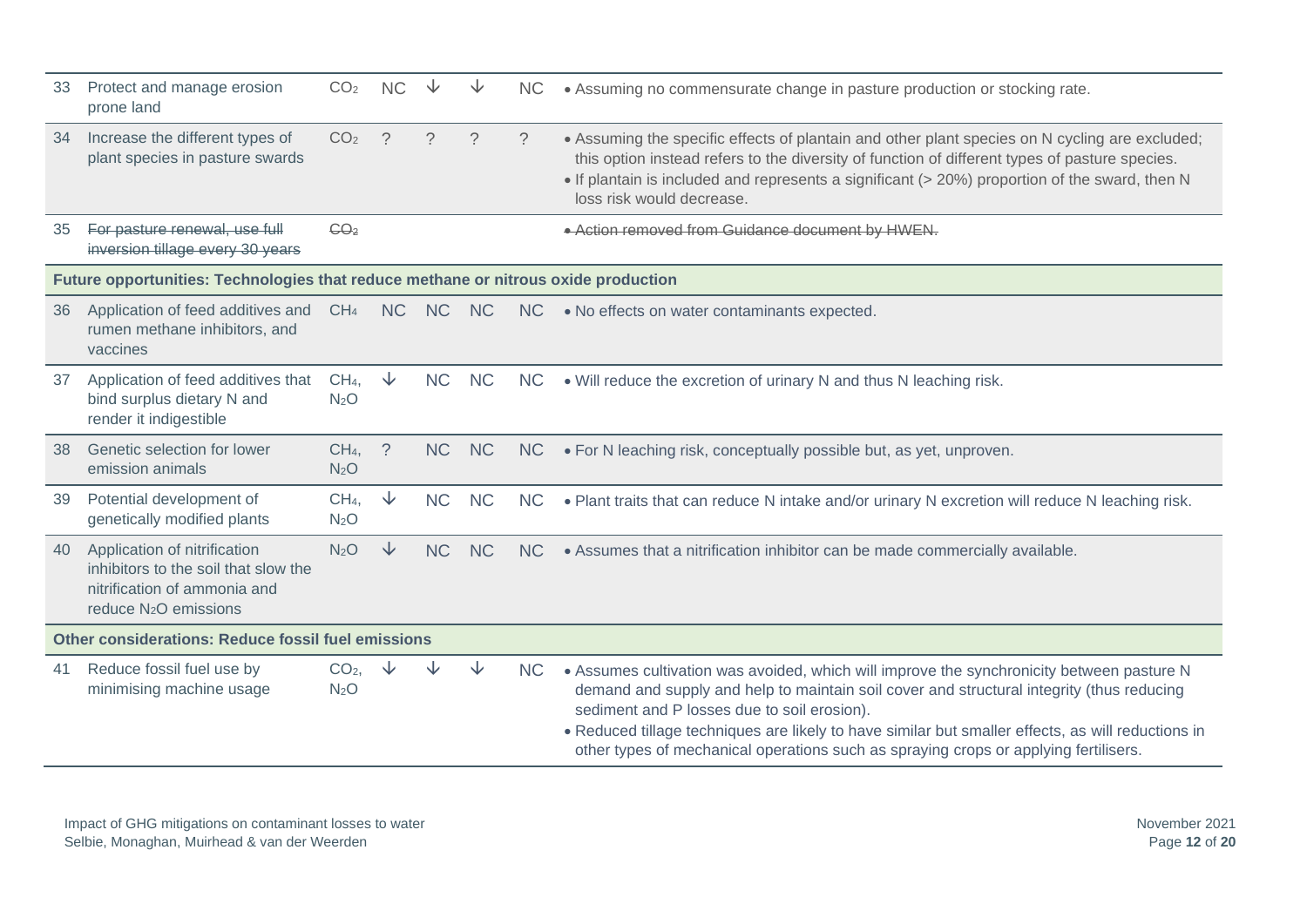| 42 | Reduce fossil fuel use by<br>selection of more efficient or<br>electric machinery              |  |  | $CO2$ NC NC NC NC $\bullet$ Not relevant to soil-based processes                                      |
|----|------------------------------------------------------------------------------------------------|--|--|-------------------------------------------------------------------------------------------------------|
|    | grid through more efficient<br>energy use, and /or on-farm<br>solar, wind and water generation |  |  | 43 Reduce electricity use from the CO <sub>2</sub> NC NC NC NC • Not relevant to soil-based processes |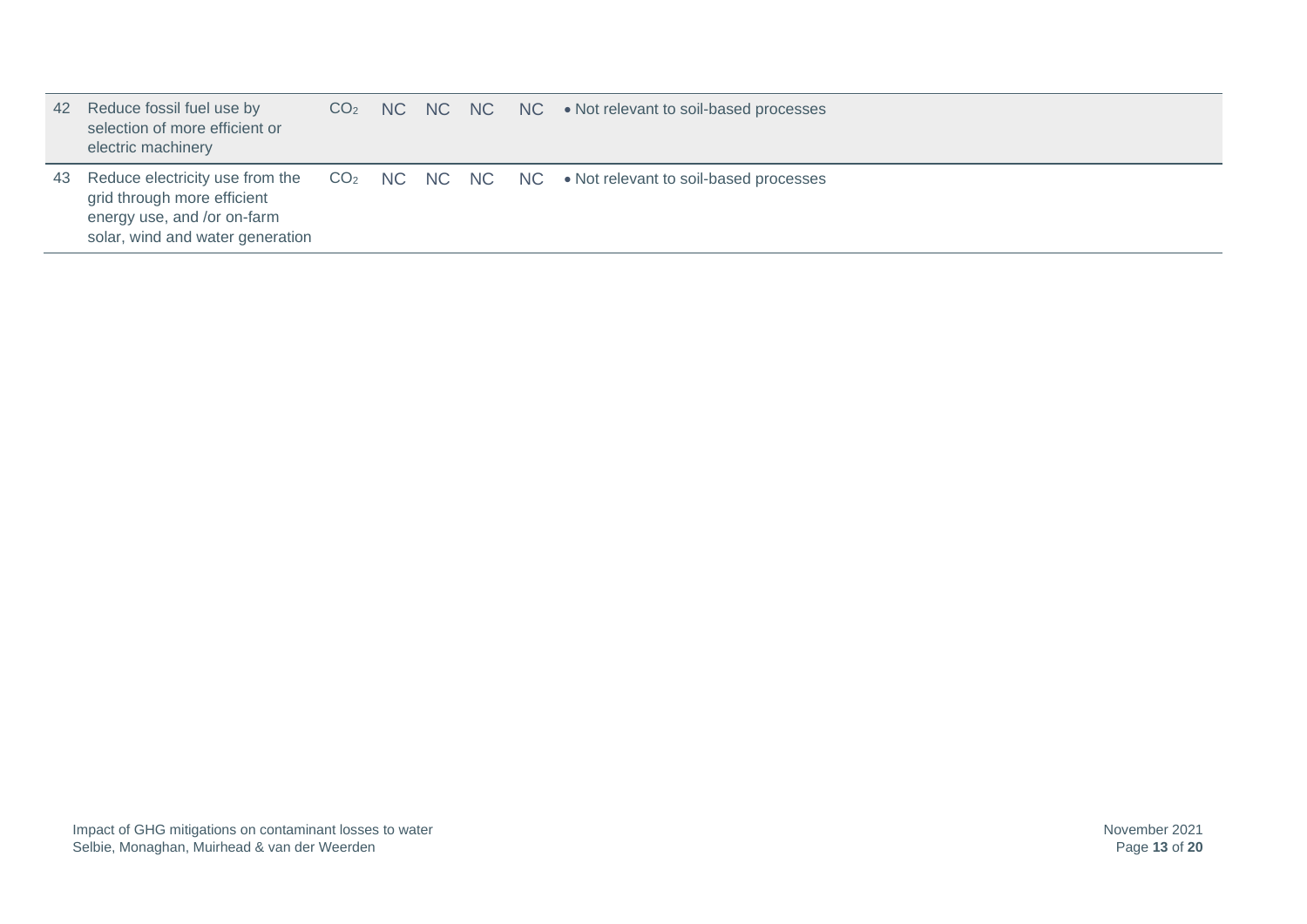## **5. Acknowledgements**

Andrew Curtis provided additional background information about material contained within the Guidance document. Mike Dodd, Stewart Ledgard and Brendon Welten kindly gave their time to answer specific questions on past research and associated context that is relevant to our qualitative assessments. We also thank Robyn Dynes, Cecile de Klein, and the members of the HWEN Farm Planning working group for their constructive reviews of this report.

### **6. Selected Supporting References**

Beukes, P., Romera, A., Hutchinson, K., van der Weerden, T., de Klein, C., Dalley, D., Chapman, D., Glassey, C., Dynes, R., 2019. Benefits and Trade-Offs of Dairy System Changes Aimed at Reducing Nitrate Leaching. Animals 9, 1158.

Beukes, P.C., Romera, A.J., Gregorini, P., Macdonald, K.A., Glassey, C.B., Shepherd, M.A., 2017. The performance of an efficient dairy system using a combination of nitrogen leaching mitigation strategies in a variable climate. Science of the Total Environment 599–600, 1791-1801.

Christensen, C.L., Hedley, M.J., Hanly, J.A., Horne, D.J., 2019. Duration-controlled grazing of dairy cows. 2: nitrogen losses in sub-surface drainage water and surface runoff. New Zealand Journal of Agricultural Research 62, 48-68.

Dodd, M.B., Rennie, G., Kirschbaum, M.U.F., Giltrap, D.L., Smiley, D., van der Weerden, T.J., 2021. Improving the economic and environmental performance of a New Zealand hill country farm catchment: 4. Greenhouse gas and carbon stock implications of land management change. New Zealand Journal of Agricultural Research 64, 540-564.

Dodd, M.B., Quinn, J.M., Thorrold, B.S., Parminter, T.G., Wedderburn, M.E., 2008. Improving the economic and environmental performance of a New Zealand hill country farm catchment: 3. Short‐ term outcomes of land‐use change. New Zealand Journal of Agricultural Research 51, 155-169.

Donovan, M., Monaghan, R., 2021. Impacts of grazing on ground cover, soil physical properties and soil loss via surface erosion: A novel geospatial modelling approach. Journal of Environmental Management 287, 112206.

He Waka Eke Noa. 2021. Greenhouse Gases: Farm Planning Guidance. 2<sup>nd</sup> Edition. Retrieved from https://hewakaekenoa.nz/wp-content/uploads/2020/12/2020-He-Waka-Eke-Noa-Greenhouse-gases-Farm-Planning-Guidance.pdf on 22 September 2021.

Gray, C.W., Ghimire, C.P., McDowell, R.W., Muirhead, R.W., 2021. The impact of cattle grazing and treading on soil properties and the transport of phosphorus, sediment and *E. coli* in surface runoff from grazed pasture. New Zealand Journal of Agricultural Research 64, 1-18.

Houlbrooke, D.J., Horne, D.J., Hedley, M.J., Hanly, J.A., Snow, V.O., 2004. A review of literature on the land treatment of farm-dairy effluent in New Zealand and its impact on water quality. New Zealand Journal of Agricultural Research 47, 499-511.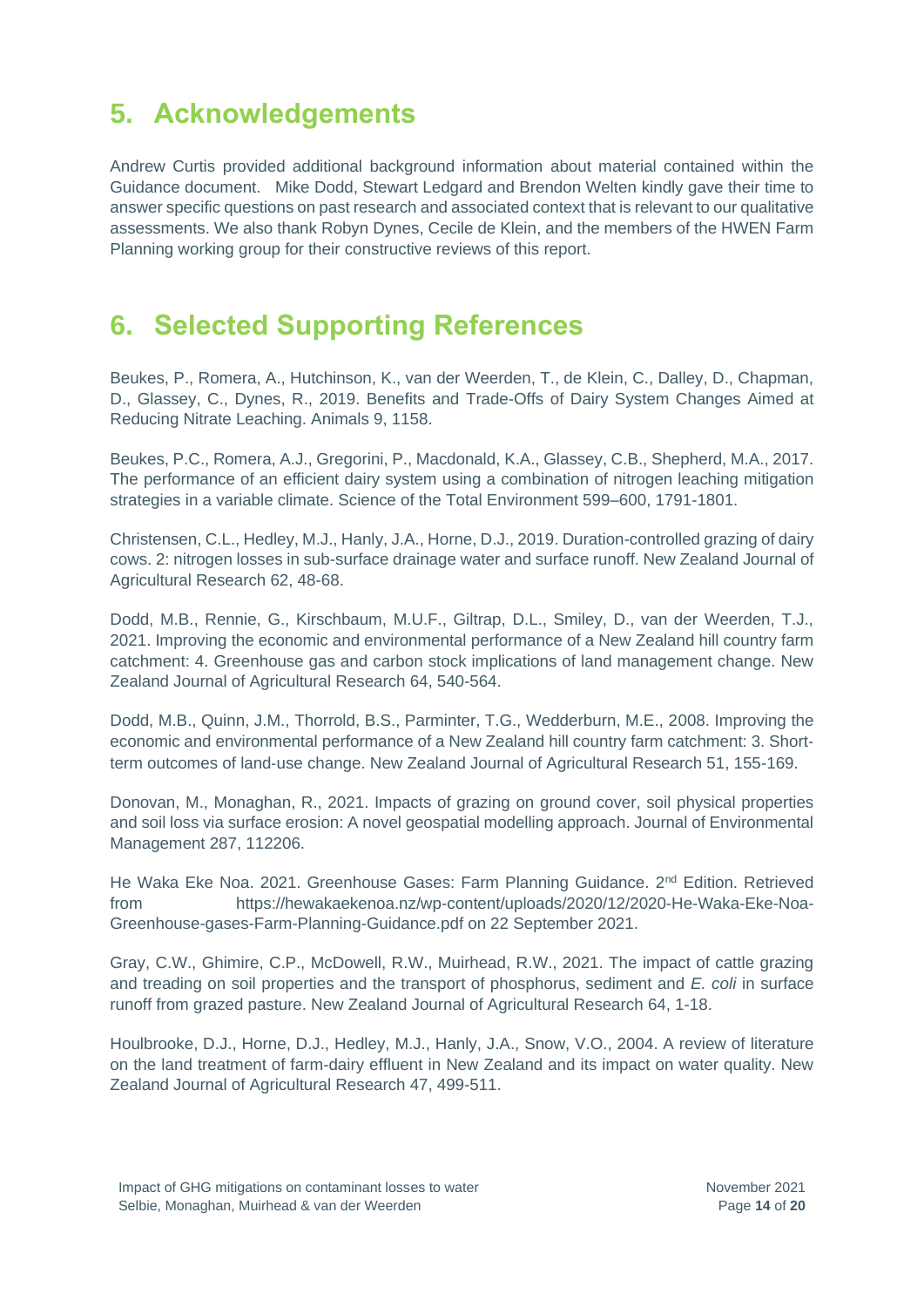Houlbrooke, D.J., Horne, D.J., Hedley, M.J., Snow, V.O., Hanly, J.A., 2008. Land application of farm dairy effluent to a mole and pipe drained soil: implications for nutrient enrichment of winterspring drainage. Australian Journal of Soil Research 46, 45-52.

Ledgard, S.F., Welten, B., Betteridge, K., 2015. Salt as a mitigation option for decreasing nitrogen leaching losses from grazed pastures. Journal of the Science of Food and Agriculture 95, 3033- 3040.

Ledgard S F, Rendel J, Falconer S J, White T, Turner J A, Barton S and Barton M 2016. Nitrogen footprint of Taupo Beef produced in a nitrogen-constrained lake catchment and marketed for a price premium based on low environmental impact. Proceedings of the 2016 International Nitrogen Initiative Conference, Solutions to improve nitrogen use efficiency for the world,  $4 - 8$  December 2016, Melbourne, Australia. www.ini2016.com

Monaghan, R.M., Manderson, A., Basher, L., Spiekermann, R., Dymond, J., Smith, L.C., Muirhead, R.W., Burger, D., McDowell, R.W., 2021. Quantifying contaminant losses to water from pastoral landuses in New Zealand II. The effects of some farm mitigation actions over the past two decades. New Zealand Journal of Agricultural Research 64, 365-389.

McDowell, R.W., Monaghan, R.M., Smith, L.C., Manderson, A., Basher, L., Burger, D.F., Laurenson, S., Pletnyakov, P., Spiekermann, R., Depree, C., 2021. Quantifying contaminant losses to water from pastoral land uses in New Zealand III. What could be achieved by 2035? New Zealand Journal of Agricultural Research 64, 390-410.

Monaghan, R.M., Paton, R.J., Smith, L.C., Drewry, J.J., Littlejohn, R.P., 2005. The impacts of nitrogen fertilisation and increased stocking rate on pasture yield, soil physical condition and nutrient losses in drainage from a cattle-grazed pasture. New Zealand Journal of Agricultural Research 48, 227-240.

Selbie, D., Shepherd, M., Macdonald, K., Chapman, D., Monaghan, R., Houlbrooke, D., Lucci, G., Shorten, P., Welten, B., Pirie, M., Roach, C., Glassey, C., Beukes, P., 2017. Following the nitrogen: explaining the reasons for decreased N leaching in the Waikato Pastoral 21 farmlets. 30th Annual Workshop, Fertiliser and Lime Research Centre (FLRC), Palmerston North, New Zealand. Pages 1-5.

Sharpley, A.N., Syers, J.K., 1979. Loss of nitrogen and phosphorus in tile drainage as influenced by urea application and grazing animals. New Zealand Journal of Agricultural Research 22, 127- 131.

Shepherd, M., Hedley, M., Macdonald, K., Chapman, D., Monaghan, R., Dalley, D., Cosgrove, G., Houlbrooke, D., Beukes, P., 2017. A summary of key messages arising from the Pastoral 21 Research Programme. Science and policy: nutrient management challenges for the next generation, Palmerston North, New Zealand.

Shepherd, M., Mackay, A., Monaghan, R., Vibart, R., DeVantier, B., Wakelin, S., Payn, T., Muller, K., Lucci, G., Clothier, B., Hock, B., Harrison, D. 2016. An assessment of climate mitigation cobenefits arising from the Freshwater Reforms. MPI Technical Paper No: 2017/19. Prepared for the Ministry for Primary Industries. ISBN No: 978-1-77665-526-7 (online).

Smith, L.C., Monaghan, R.M., 2020. Nitrogen leaching losses from fodder beet and kale crops grazed by dairy cows in southern Southland. Journal of New Zealand Grasslands 82, 61-71.